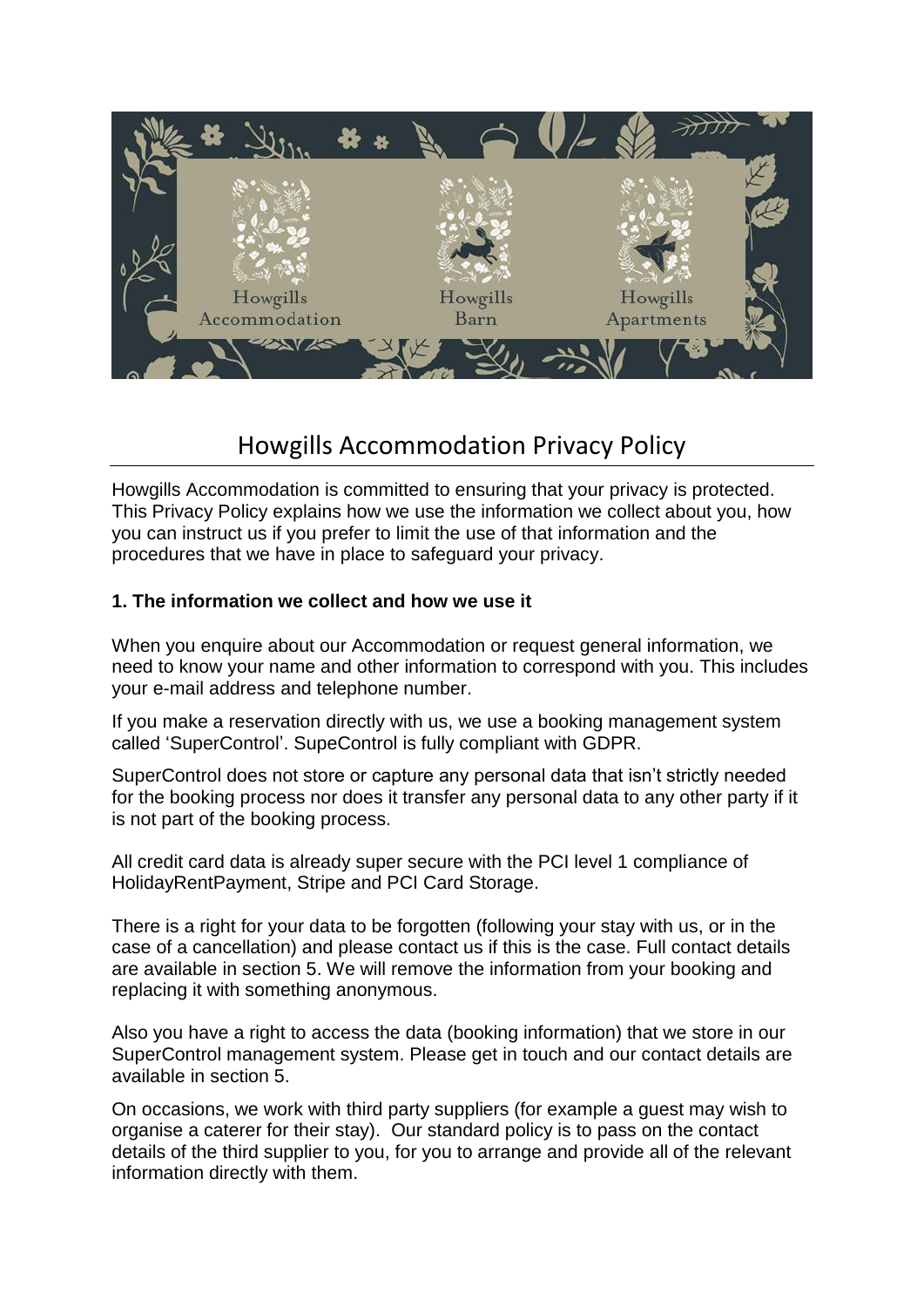We may also use aggregate information and statistics for the purposes of monitoring web site usage in order to help us develop the web site and our service and may provide such aggregate information to third parties. These statistics will not include information that can be used to identify any individual. We may also wish to provide you with information about special features of our web site or any special service or products which we think may be of interest to you. We may provide this information email. If you would rather not receive this information please click on the 'unsubscribe' button at the bottom of the page and your email address will be automatically removed.

## **2. How we protect your information**

All credit card data is already super secure with the PCI level 1 compliance of HolidayRentPayment, Stripe and PCI Card Storage using our SuperControl management system.

We have a policy in place for PC password security at Howgills Accommodation.

Firewalls are used to block unauthorised traffic to the servers and the actual servers are in a secure location which can only be accessed by authorised personnel.

## **3. Updating your details**

If any of the information that you have provided to Howgills Accommodation changes (for example if you change your e-mail address, name or payment details or if you wish to cancel your reservation) please let us know. Please contact us using the contact details in section 5.

### **4. Your consent**

By submitting your information, you give your consent to the use of that information as set out in this Privacy Policy. If we change our Privacy Policy, we will post the changes on this page, and may place notices on other pages of the web site, so that you may be aware of the information we collect and how we use it at all times. We will also e-mail you should we make any changes so that you may consent to our use of your information in that way. Continued use of this website will signify that you agree to any such changes. Because the Internet infrastructure is global, the information you provide may be transferred outside the European Union. However, we will continue to abide by and apply the data protection and data security laws and principles as set out by the European Union.

### **5. How to contact Howgills Accommodation**

We welcome your views about our website and our Privacy Policy. If you would like to contact us with any queries or comments, please send an

e-mail [info@howgillsaccommodation.co.uk](mailto:info@howgillsaccommodation.co.uk)

phone 0800 8 32 16 32